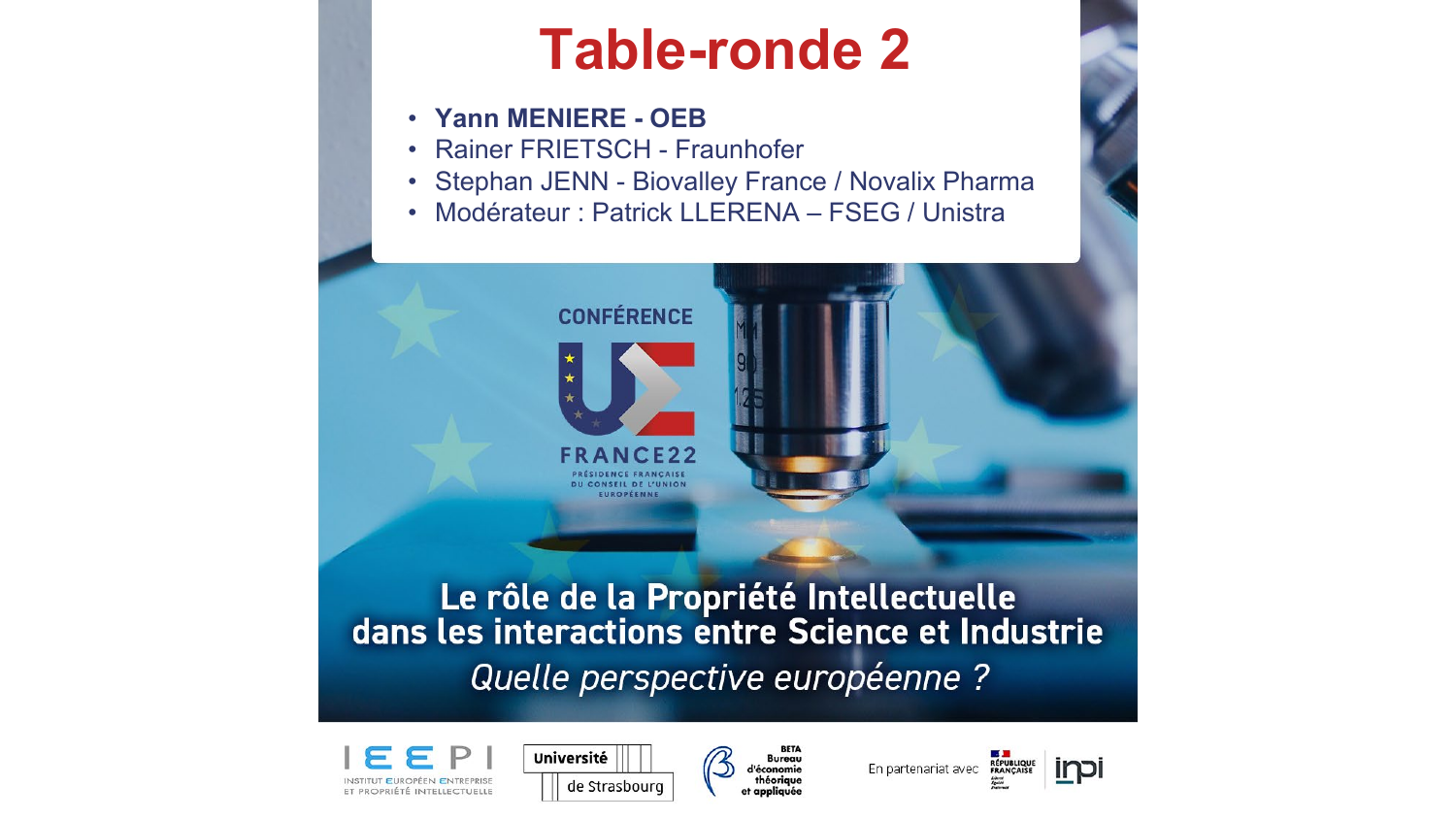

Europäisches Patentamt European Patent Office Office européen des brevets

# **Beyond licensing: IP and of the forms of interaction between science and industry**



Yann Ménière **IEEPI - 'Le rôle de la PI dans les interactions entre Science et Industrie'** 7 April 2022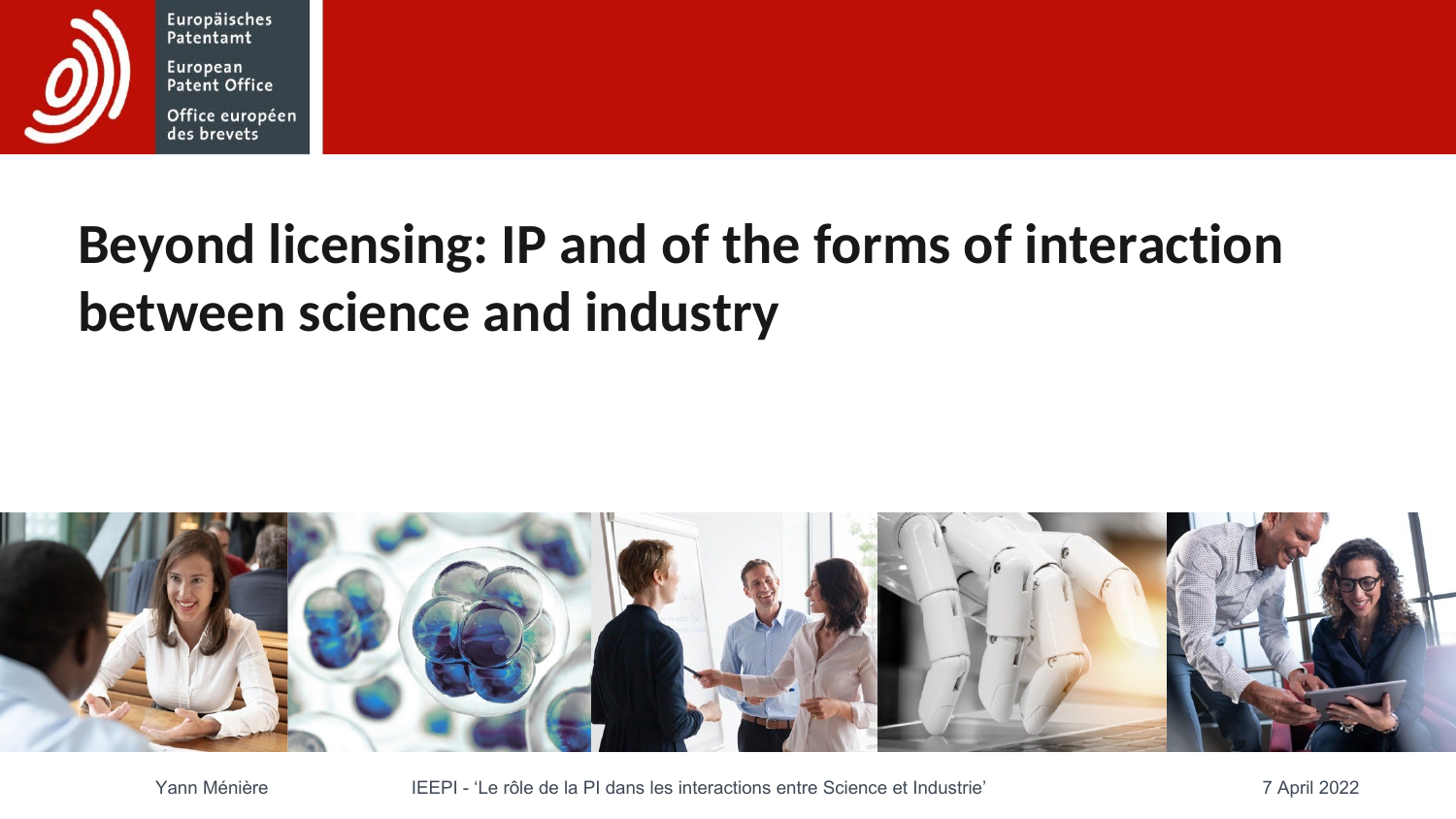### **Fundamental research in plastics recycling**

Upstream research in recycling technologies: **international patent families** (IPFs) 2010–2019



(338 versus 84) over the

decade.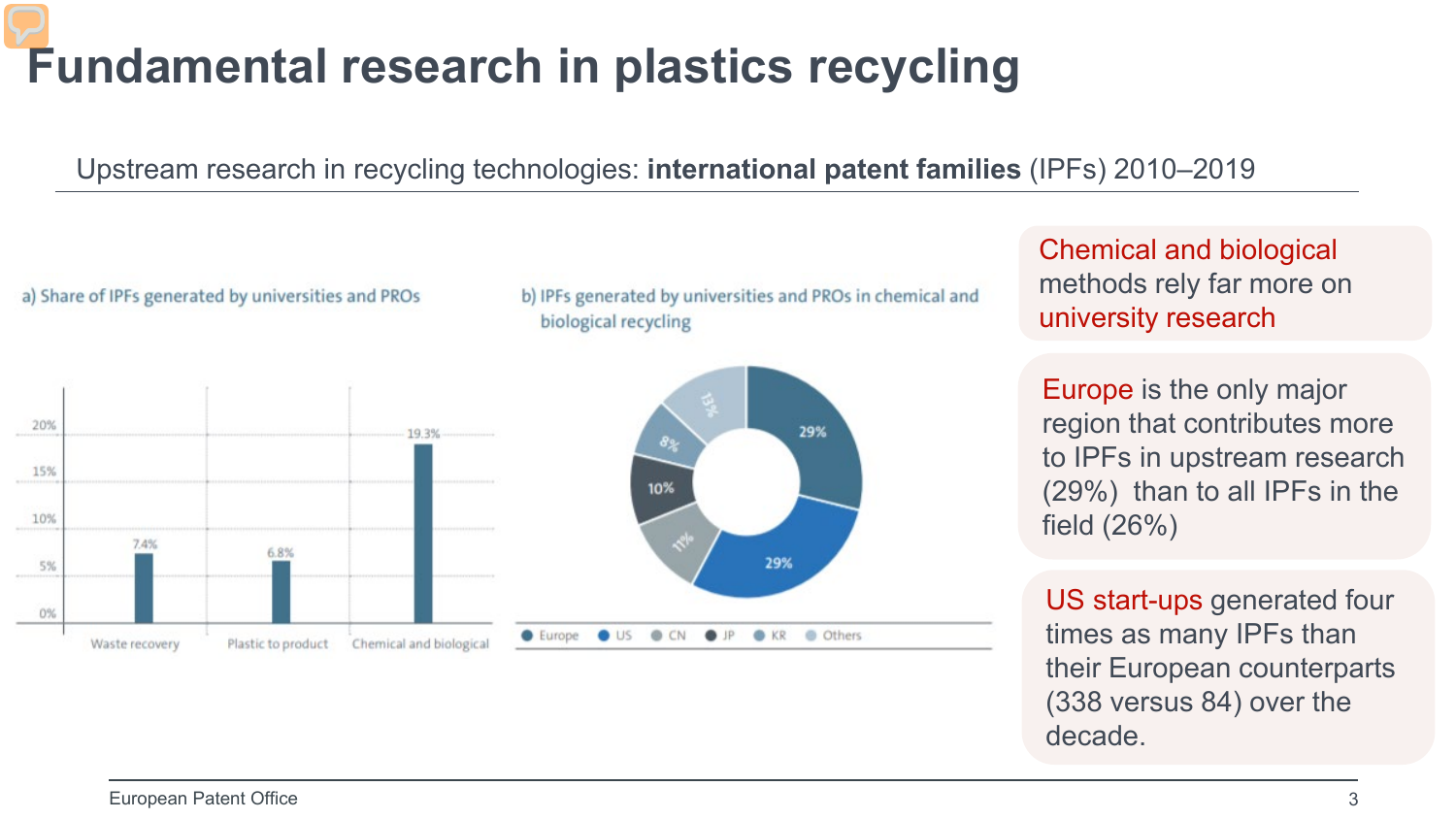#### **European research institutions: Motives for patenting**

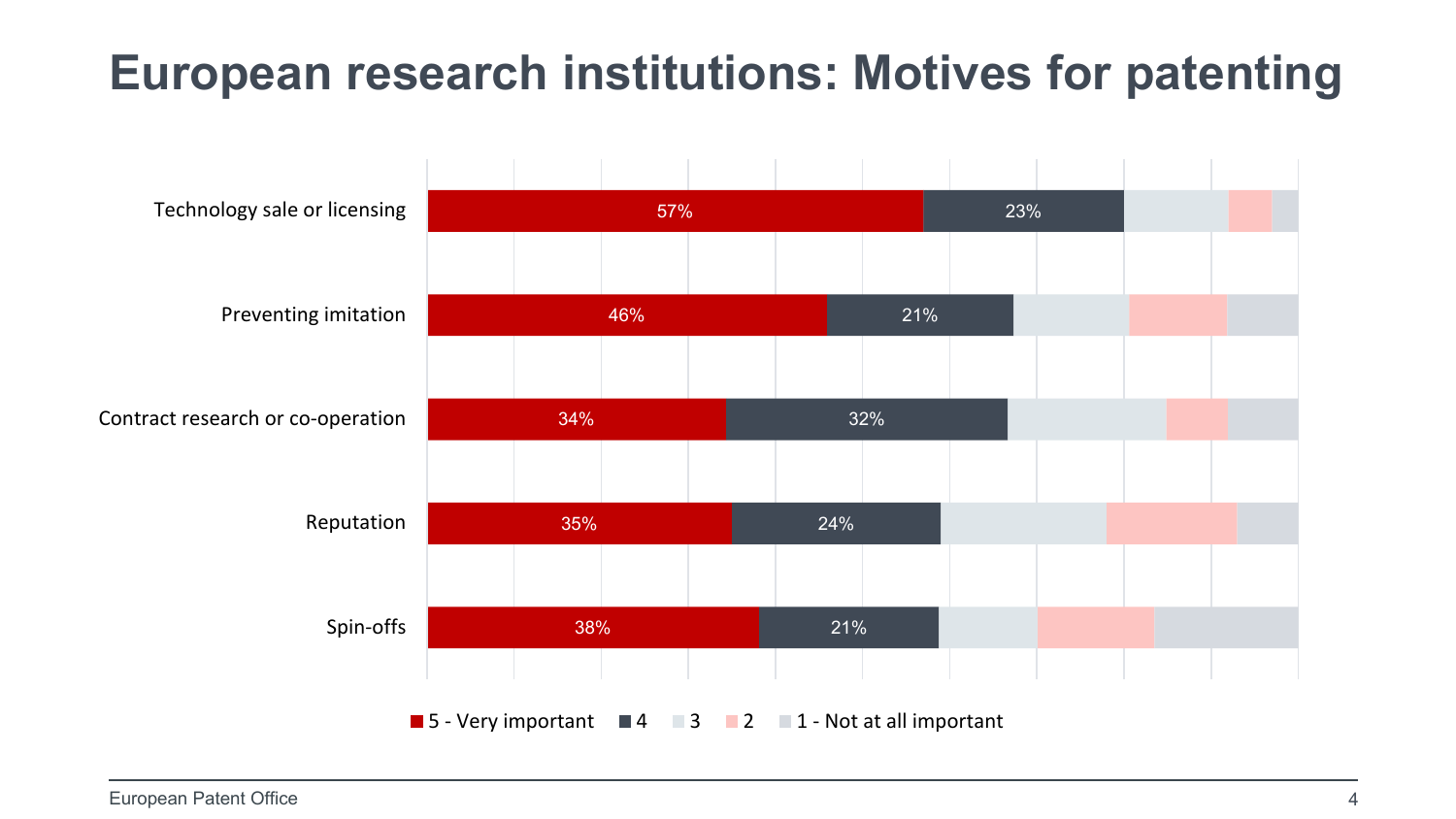#### **Status of EP applications from European universities and PROs**

Developed alone Developed together with another UNI/PRO Developed together with a private company or individual inventor



|     | ■ Development stage<br>$\blacksquare$ Research stage | Implementation and operation stage |  |
|-----|------------------------------------------------------|------------------------------------|--|
| 13% | 44%                                                  | 43%                                |  |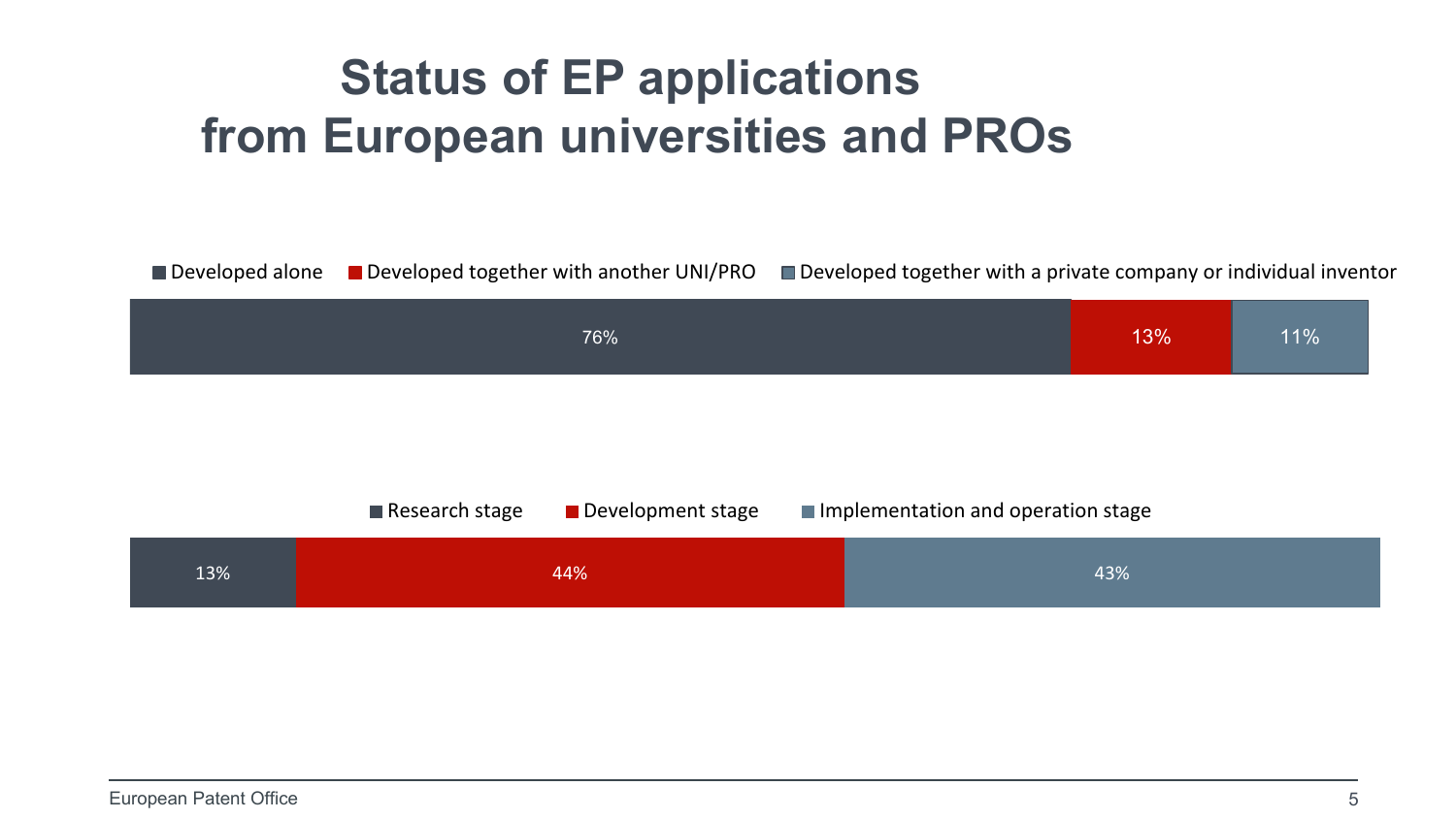#### **Commercialisation partners of European universities**

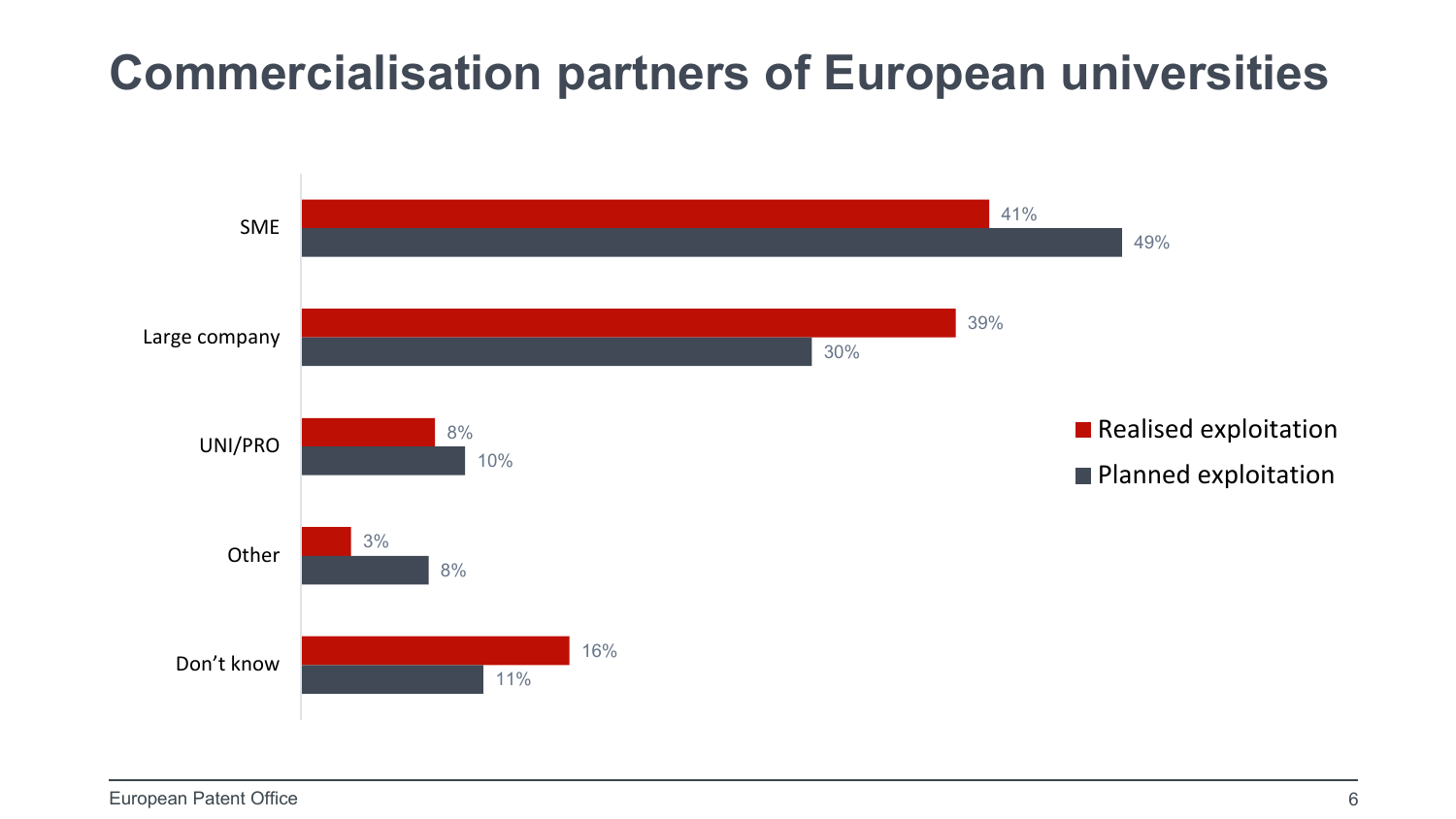### **Commercialisation partners of European universities**

#### **European universities**

#### **73% 24% 84% 26% 54% 39%** ■ Northern & Western Europe **18% 25% 21% 26% 53% 56%** North America Same country Other European country

**6% 1% 7% 3% 10%** Other European country North America Asia **Other** (excl. Germany) Germany Southern & Eastern Europe Europe **11% 7% 13%** Rest of the world Asia Location of current partner Preferred location of partner

Same country

**68%**

**European SMEs**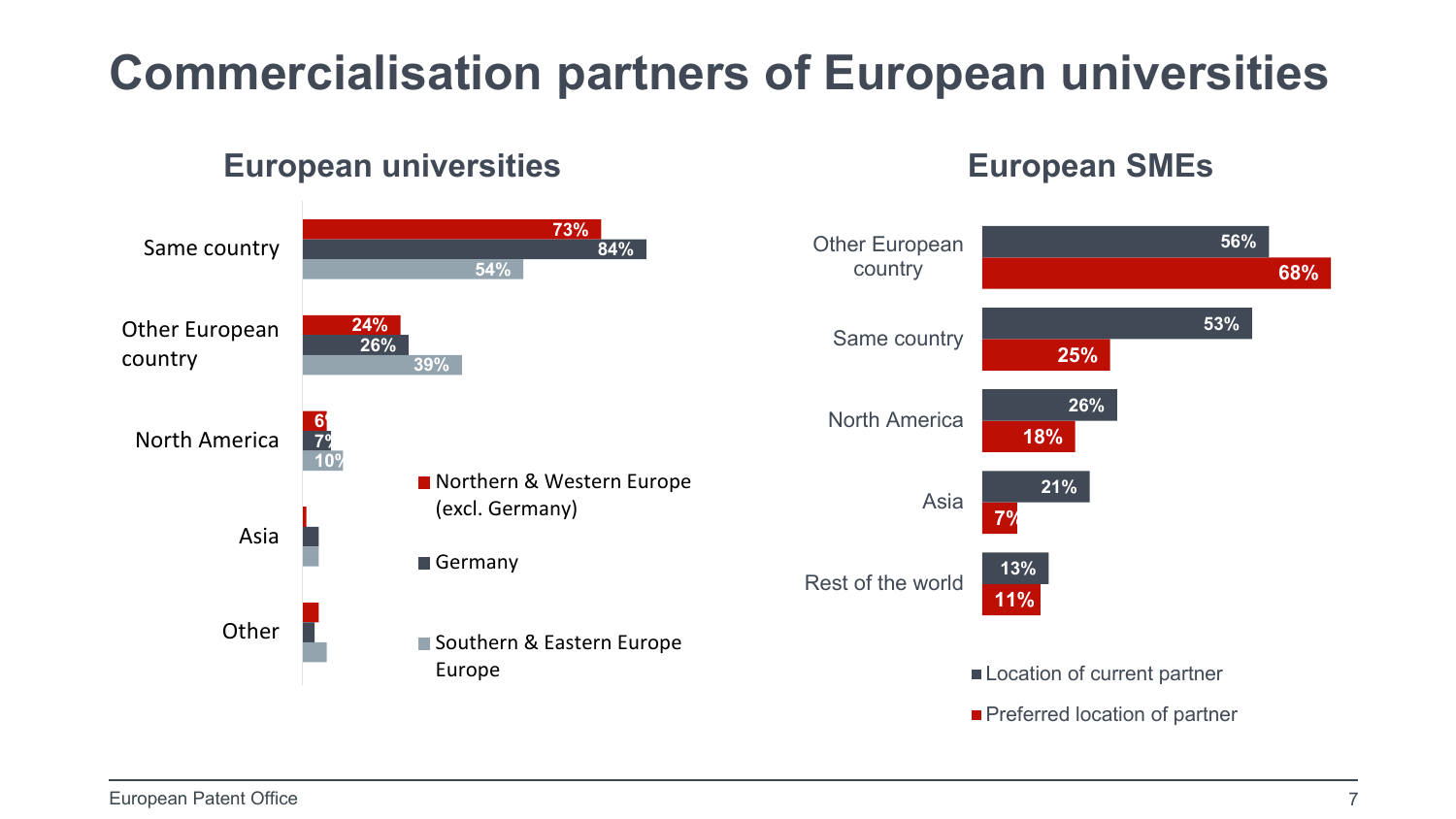#### **The case of Aerogen**



FRO SME CASE STUDIES | AFROGEN

#### **Breathing new life into** aerosol drug delivery

Aerogen began as a small start-up in Ireland based on an aerosol technology and has established itself as a global leader in the hospital sector for highperformance aerosol drug delivery for ventilated patients. At the heart of the aerosol technology is a nebuliser that differentiates Aerogen's products from competitors and is central to an extensive patent portfolio, which has proved to be a valuable asset in creating strategic partnerships with global leaders in the critical care respiratory sector and accelerating the acceptance of Aerogen's technology in the market. The company has found it beneficial to conduct an annual meeting with its IP management team to review and refine its IP strategy. Collaborations with outside research groups also support Aerogen's R&D and IP activities.



- An Irish start-up turned a global market leader
- Strong patent portfolio proved critical for:
	- − securing high margins
	- − gaining recognition
	- − attracting capital
	- − establishing strategic partnerships
- Two types of strategic partnerships:
	- − Downstream, for production and distribution
	- − Upstream, for sourcing technology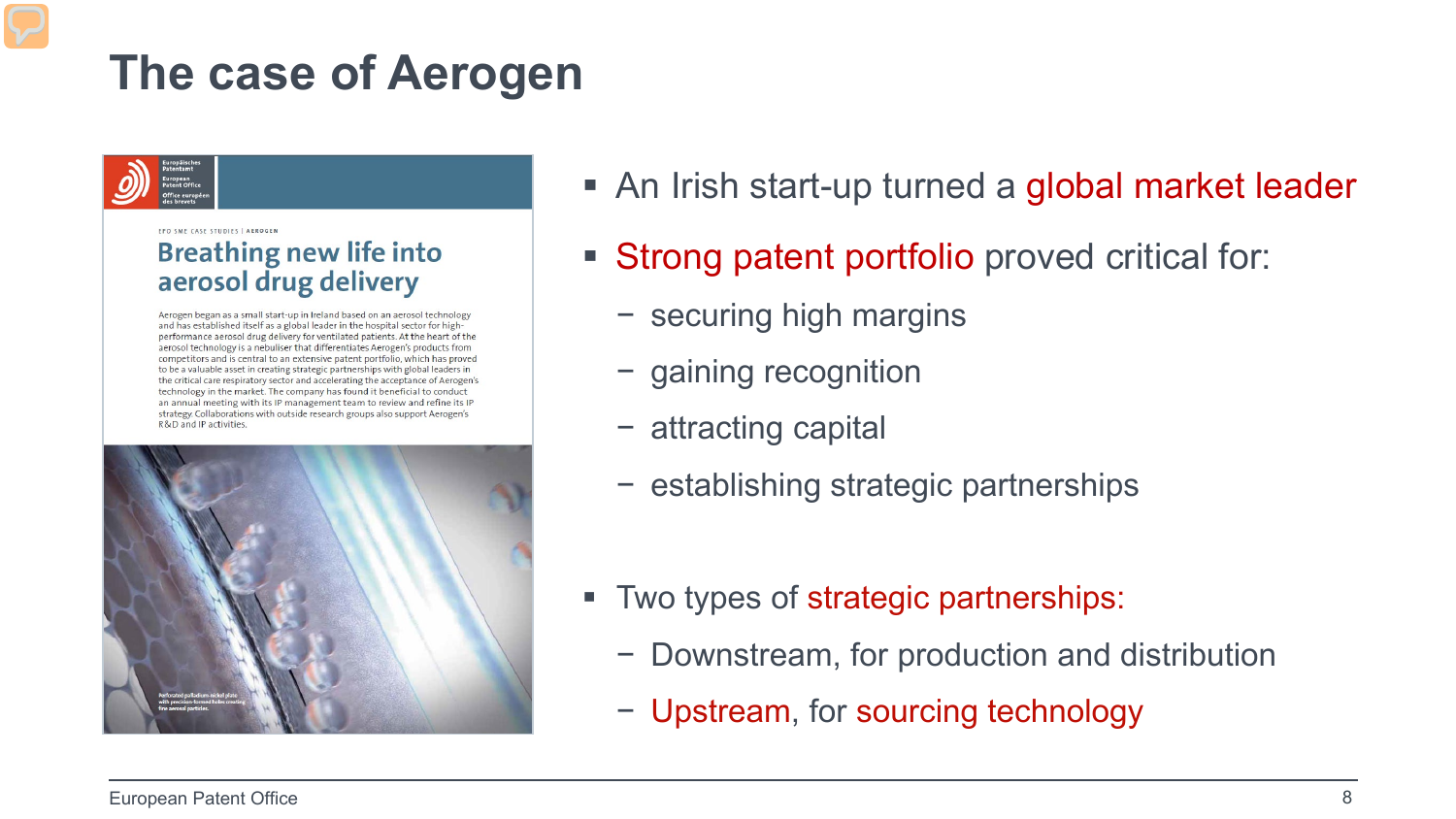#### **The case of Lithoz**

FRO SME CASE STUDIES | LITHOZ 3D printing opens up a new chapter for ceramics

A spin-off from the Vienna University of Technology (TU Wien), Lithoz specialises in the 3D printing (additive manufacturing) of high-performance ceramics. Thanks to the university's far-sighted IP strategy, this Austrian company is able to offer complete systems comprising lithographic printers and materials. Staff are encouraged to develop - and are rewarded for coming up with - new and patentable ideas. For Lithoz, not every invention has to be ground-breaking to be worth patenting, and the company is now focussing on building up its own patent portfolio to strengthen its market position.



- A university spin-off:
	- − TU Wien developed 3D printing technology for *dental* company Ivoclar
	- − and secured exploitation rights for *nondental* applications
- **International expansion was facilitated by** Ivoclar's unusually broad patent portfolio